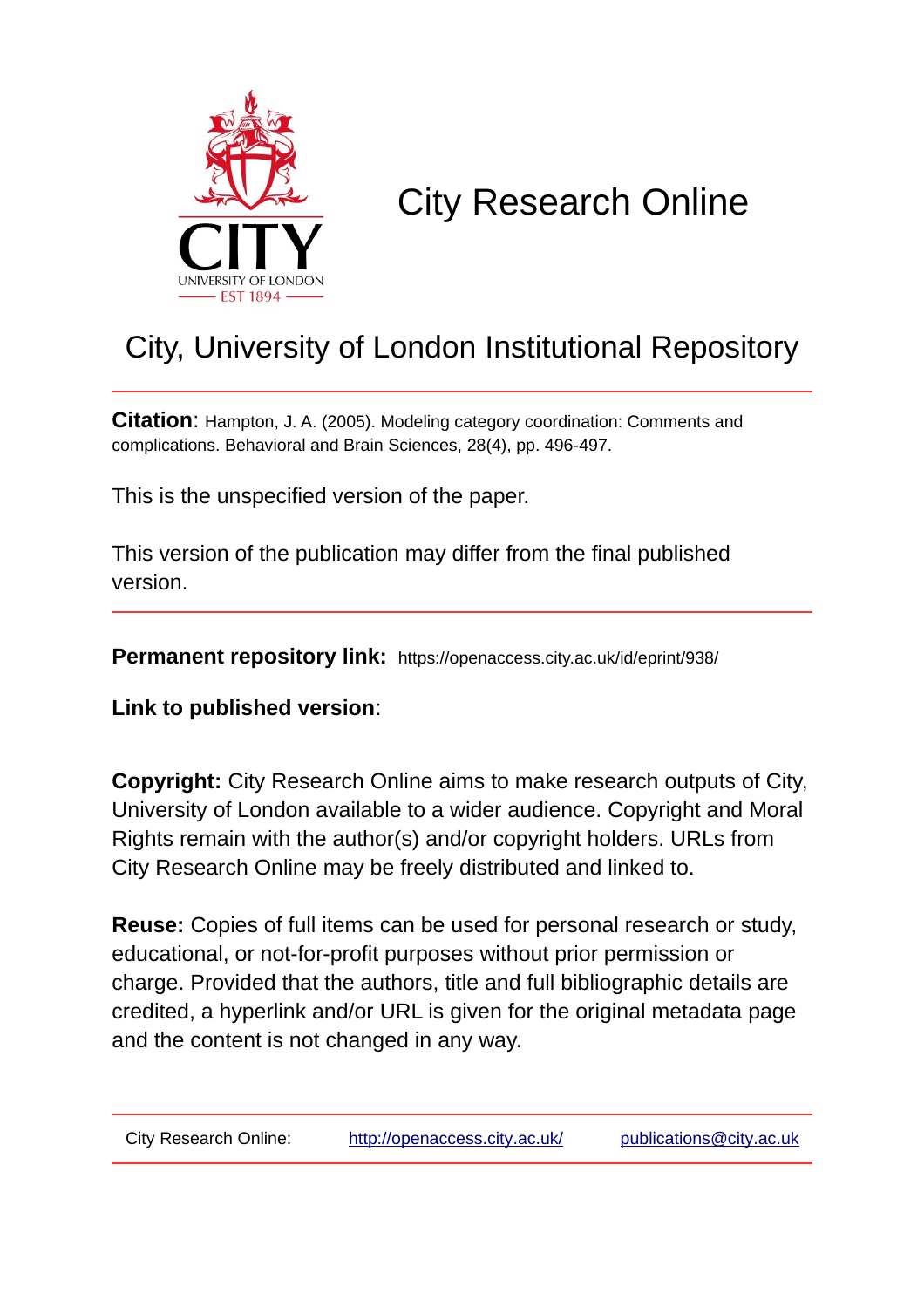must automatically switch between incremental unsupervised clustering, when predictive feedback is unavailable, and supervised clustering, when predictive feedback is available, without a loss of memory stability, to learn categories that are sensitive to both environmental statistics and cultural constraints. ARTMAP algorithms achieved this goal by combining top-down matching and attention with vigilance or sensitivity control that together maximize generalization while minimizing predictive error using a patented concept called match tracking (Carpenter & Grossberg 1991). In this regard, S&B discuss distinguishing between edible and nonedible mushrooms, notably the need to distinguish "fine shades of orange" (sect. 2.2) in mushroom databases. However, they do not simulate classical mushroom databases (Schlimmer 1987). ARTMAP has been benchmarked on the mushroom database with a 99.8% accuracy during on-line learning (Carpenter et al. 1991).

S&B also note the importance of studying "categorization and naming by humans" (sect. 1), but do not do model human performance. ARTMAP has simulated the set of thirty human categorization experiments, called the 5–4 category structure (Smith & Minda 2000), which is a standard benchmark for human categorization (Ersoy et al. 2002). Whereas traditional cognitive models can fit these data, they do so without learning the categories and without describing underlying brain dynamics. ARTMAP learns the categories and fits the data at least as well as cognitive models, and also proposes how to settle the classical exemplar/ prototype debate concerning whether exemplars or prototypes are stored in memory. ARTMAP predicts that critical feature patterns to which humans learn to pay attention are stored in memory. Under language/cultural supervision, these prototypes can be either specific ("exemplars"; Estes 1994; Medin & Smith, 1981; Medin et al. 1983) or general ("prototypes"; Posner & Keele 1970; Smith & Minda 1998; 2000; Smith et al. 1997). Typically, both specific and general information will be learned ("rule-plus-exceptions"; Nosofsky 1984; 1987; Nosofsky et al. 1992; Palmeri et al. 1994).

ARTMAP is a standard tool for learning complex categorical relationships from high-dimensional input vectors that include color among other visual features, while autonomously discovering hierarchical knowledge relationships among the categories (Carpenter et al. 2004a; 2004b; Parsons & Carpenter 2003).

S&B summarize familiar features of neural models of supervised learning using nomenclature about games. Although these games sound novel, they actually embody well-known neural modeling concepts, including memory search or hypothesis testing to create new categories, the use of predictive success to culturally constrain learned naming, and the need to control category size. All of these properties are unified and proceed automatically in ARTMAP algorithms. It remains for S&B to demonstrate, through comparative benchmarks, that their models can cope with the categorical challenges that this alternative approach has already handled.

## **Modeling category coordination: Comments and complications**

#### James A. Hampton

*Psychology Department, City University, Northampton Square, London EC1V OHB, United Kingdom.* **hampton@city.ac.uk www.staff.city.ac.uk/hampton**

**Abstract:** Consideration of color alone can give a misleading impression of the three approaches to category coordination: the nativist, empiricist and culturalist models. Empiricist models can benefit from a wider range of correlational information in the environment. Also, all three approaches may explain a set of perceptual categories within the human repertoire. Finally, a suggestion is offered for supplementing the naming game by varying the social status of agents.

The broad conclusion drawn by Steels & Belpaeme (S&B) on the basis of their explorations of three general models for category name coordination is that, whereas the genetic and the cultural/ language-based models can lead to coordinated categorization and naming practices within populations, the statistical structure available for colors in the immediate environment is insufficient to allow the empiricist model to achieve the same level of performance.

The latter claim is critically dependent on the choice of environmental structure provided to the empiricist model. S&B explored only one source of structure – a random sampling of pixels taken from photos of environmental scenes. Before drawing any firm conclusion about the possibility of achieving full coordination of categories simply from statistical covariation in the world, a more realistic characterization of the environment is surely necessary. In particular, colors are not seen by individuals as independent pixels, but as reflectances of the surfaces of objects and parts of the visual scene, which can be tracked through space and time as the individual moves through the scene. Other visual properties such as shape and size of the color patch, where it is located relative to objects in the scene, and sensory properties from other modalities all provide rich sources of correlational structure which establish a categorization of the world. Coordination of color categories may then benefit from the association of colors with object classes (oranges are typically orange, lemons typically yellow, the sky typically blue, blood red, and so forth). To take one of their examples, if coordination of color categories is important for the detection of poisonous mushrooms, then it is unrealistic to suppose that the morphology, size, smell, and habitat of the mushroom will not also play a role in categorization – and hence provide crucial evidence about where to draw the color category boundary in this instance. It is therefore an empirical question whether a richer modeling of the statistical structure in the environment would be sufficient to allow a purely empiricist model to develop coordinated categories as efficiently as the other two model types.

Presenting the three approaches to the problem as mutually contrasting accounts may also be misleading. Human categorizers (and human cultures that develop category systems) form and name categories on the basis of a wide range of sources of information. It is easy to find prima facie candidates for perceptual categories that are grounded in each of the three models explored – genetic, empirical, or cultural. Coordination of names for basic emotions such as happiness and grief, or bodily states such as hunger, thirst, or fatigue is presumably based on our common genetics. Coordination of names for biological classes probably relies on the fact that the similarity structure of biological classes at an intermediate level (e.g., elephant, tiger) contains clearly defined clusters with high within-cluster similarity and low betweencluster similarity, giving relatively universal taxonomic systems across different cultures at this level (Lopez et al. 1997). Artifact classification at the basic level may similarly rely solely on high levels of distinctiveness (Rosch et al. 1976). Other categories that depend more on language may be found in culturally-specific categories relating to social practices. For example, classification of ceramics, painting, or music in terms of different artistic styles, or notions of good and bad taste in clothing or decoration are perceptually grounded, but may depend heavily on language for their coordination. It is only the fact of having the concept in the language that leads the language learner to attend to the relevant perceptual cues and construct the necessary prototype representations. A wider view of perceptual categories suggests therefore that the three approaches considered by S&B – nativism, empiricism, and culturalism – all have their place in explaining the rich repertoire of human concepts.

My final comment relates to the cultural model itself. S&B's model assumes a fully cooperative pair of individuals in the language game. Each is willing to adapt his/her categorization and usage of language in the service of improving communication. In actual human societies, the degree of cooperation may be less